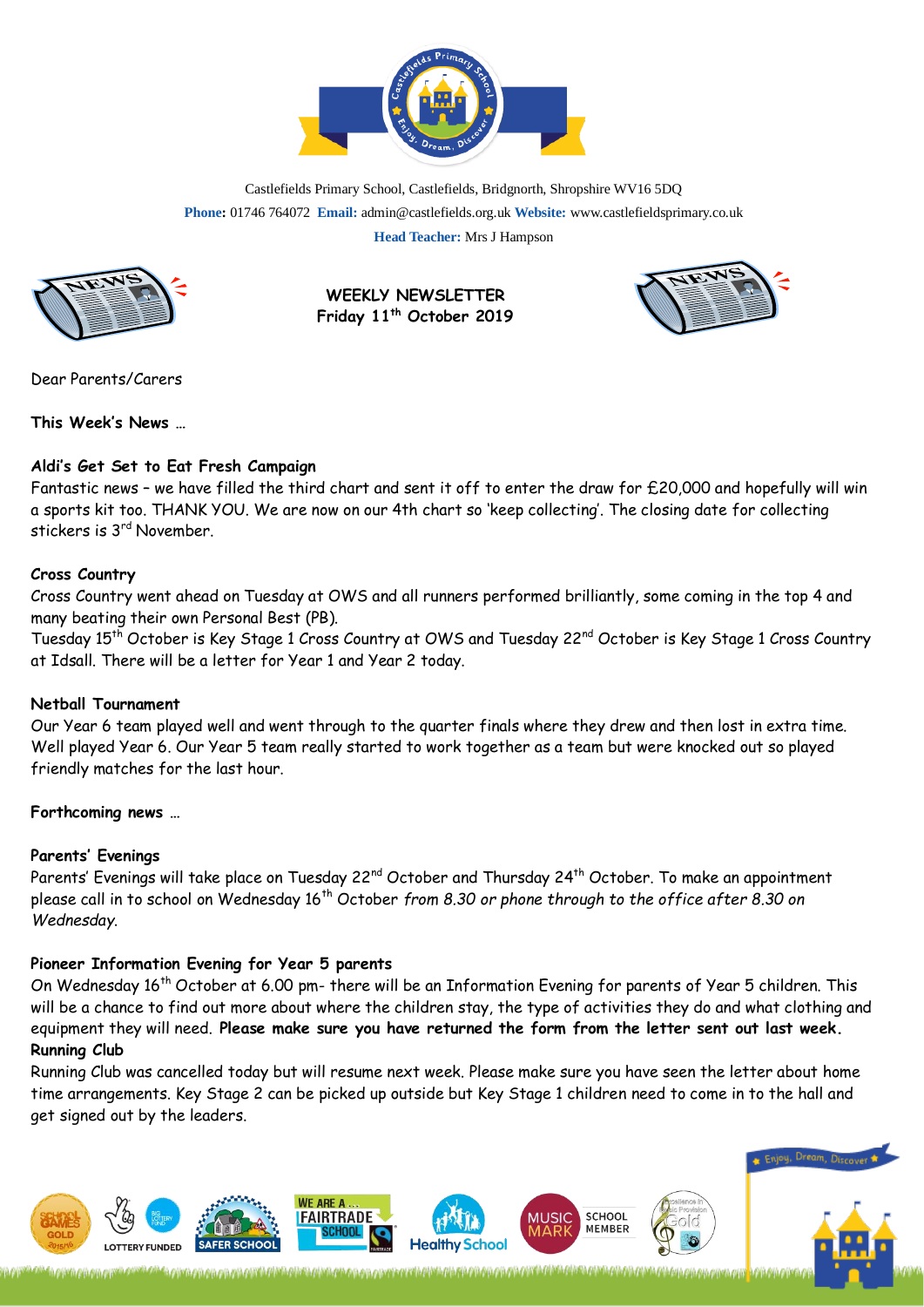#### **Cont … 2**

#### **Reading Workshop for Parents**

Thank you to all parents who attended these workshops. The feedback was that they were really useful. The slides will be on the website next week.

## **Walking Bus**

Mrs Bev Buckley has offered to start the 'Walking Bus' up again from Wenlock Rise provided we have enough interest. Please see the letter about this.

## **PTA news**

Hallowe'en Disco - Monday 21<sup>st</sup> October from 5.30 pm to 7.00 pm for Year 1 to Year 6. Reception children can attend the disco from 5.30 pm to 6.30 pm. Your child will have received a letter about this. There is also a letter today about the Pumpkin Competition that will run around the disco. Please join in if you can.

**Dates for the diary - Christmas Fayre** - Friday 29<sup>th</sup> November. Children can bring bottles for the fayre on Tuesday 5<sup>th</sup> or Wednesday 6<sup>th</sup> November for house points. They can bring filled jam jars on Friday 22<sup>nd</sup> November in exchange for own clothes day. Please do not put unwrapped sweets in the jars. Then on Friday 29<sup>th</sup> November they can bring plants and cakes ready for the Christmas Fayre that evening.

#### **PTA School Lottery**

Don't forget to sign up for the school lottery. It is only £1 a ticket and the winnings are averaging about £18 per week. This week's winner was Suzanne Anderson. We have had a 25% increase in ticket sales this last week. Thank you and well done.

## **Sculptures made from Plastic Bottles – Workshop Monday 14th October**

The Rep Theatre are going to provide a workshop for Year 4 linked to Peter Pan in January. We need clean plastic bottles (not milk bottles). Keep sending them in. Please send Year 4 pupils in with an old shirt on Monday so they don't get glue or paint on their clothes.

#### **School Photographs**

On **Tuesday 22nd and Wednesday 23rd October** all children in school and Nursery will have individual and sibling photographs taken.

For children with pre-school siblings, photos will be on the Tuesday or Wednesday morning. Please book an appointment at the office. Photographs will start at 8.30 a.m. Also, Nursery children not in school on Tuesday or Wednesday need to make an appointment if required.

There is no obligation to purchase photographs, but I'm sure you will appreciate the effort Dave Liddle is taking.

## **Stepping Out Training for Year 3**

Year 3 Stepping Out Road Safety Training will take place on 14<sup>th</sup> October. Thank you for the offers of help. If you offered to help on  $14^{\text{th}}$  we would really appreciate your help.

# **Thursday 24th October – own clothes and cakes!**

On Thursday 24th October we are going to have an own clothes day and cake sale. The money raised will be used to purchase playground equipment for lunch times. These items tend to get lost over the year and we need to keep replacing so the children have things to play with.

**Friday 25 th October is a PD day**.